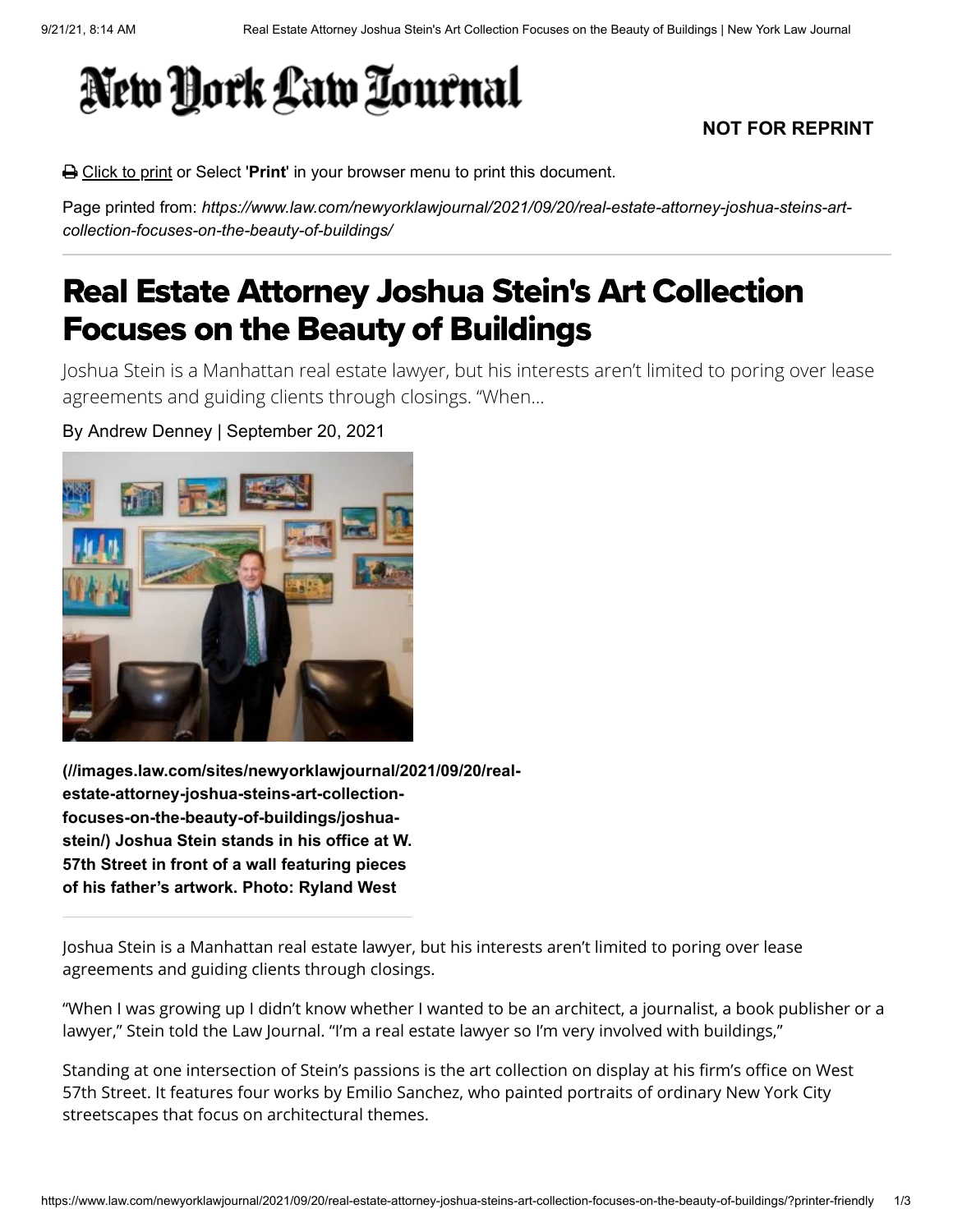

**[\(//images.law.com/sites/newyorklawjournal/2021/09/20/real](https://images.law.com/sites/newyorklawjournal/2021/09/20/real-estate-attorney-joshua-steins-art-collection-focuses-on-the-beauty-of-buildings/joshua-stein-2/)estate-attorney-joshua-steins-art-collectionfocuses-on-the-beauty-of-buildings/joshuastein-2/) A work by Emilio Sanchez hangs in Joshua Stein's office Photo: Ryland West/ALM**

Stein, a former longtime member of the board of trustees at the Bronx Museum, said he is attracted to Sanchez's work because of how the Cuban-American painter "plays with light," but also because he often focuses on subjects that are near and dear to a real estate attorney: buildings.

He purchased the Sanchez pieces at auctions at the Bronx Museum.

Stein is also showcasing works by his 95-year-old father Sherman Stein, a professor emeritus at the University of California-Davis who has authored a dozen mathematics textbooks and who is himself a prolific artist.



**[\(//images.law.com/sites/newyorklawjournal/2021/09/20/real](https://images.law.com/sites/newyorklawjournal/2021/09/20/real-estate-attorney-joshua-steins-art-collection-focuses-on-the-beauty-of-buildings/joshua-stein-4/)estate-attorney-joshua-steins-art-collectionfocuses-on-the-beauty-of-buildings/joshuastein-4/) "Star Motel" by Jeffrey L. Neumann hanging in the law office of Joshua Stein Photo: Ryland West/ALM**